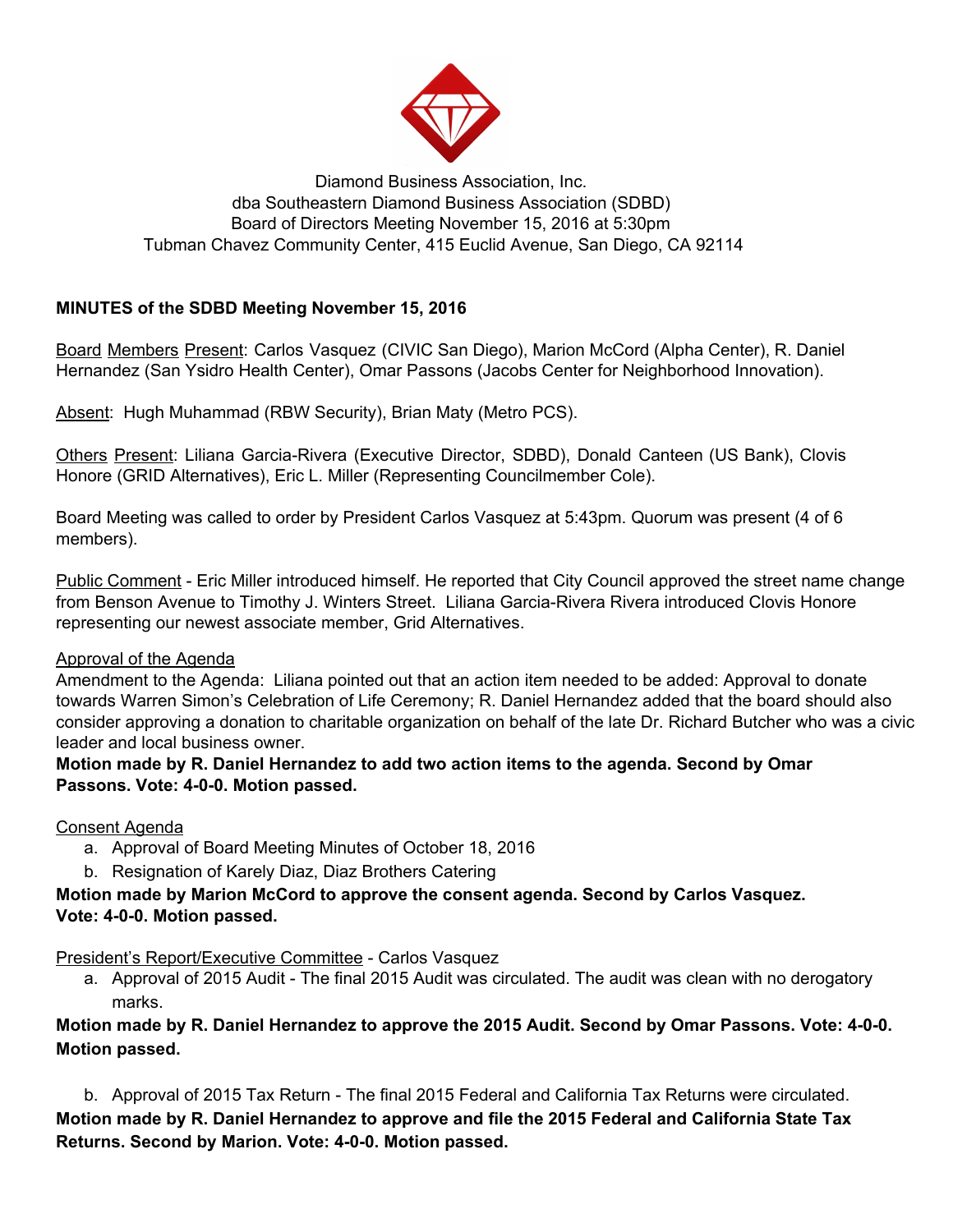# c. **[CLOSED SESSION] ]**San Diegans for Open Government v. Diamond Business Association, et al.- **Action Item [RECONVENE OPEN SESSION]-No action item to report.**

# d. US Bank Credit Card

A concern was raised by Hugh Muhammad at the last meeting about the solicitation and acquisition of a company credit card. The bank offered the credit card (with cash back dollars for office supply purchases and cell phone payments) as an add-on when we were given the line of credit. The intent was to build credit, earn cash back with zero percent interest for a time by purchasing office supplies and paying cell phone payments. Carlos Vasquez accepted it without board approval as an oversight. The question is do we want to keep or cancel the \$12,000 credit card. After discussion and agreement that the financial policies and procedures needed to be tightened, Omar volunteered to work with the Executive Director on reviewing and updating the financial policies and procedures for board approval.

# **Motion made by Omar Passons to keep the company credit card with additional controls to be incorporated into the updated financial policies and procedures. Second by Marion McCord. Vote: 4-0-0. Motion passed.**

- e. Mid-Year Budget Review/Modification As we approach the mid-year point in our fiscal year we need to revise and modify our budget to take into account the projected personnel expense.
- f. Organizational Retreat/Holiday Lunch on December 10, 2016 Carlos Vasquez reminded the board members that we agreed to meet in December to review the mini-retreat results and close the year off with a business member luncheon. Three of the board members present confirmed attendance. Omar Passons said he would not be able to attend and also informed the board of a possible transition from him to another JCNI representative.
- g. Banner Policy **Tabled**
- h. Approval to donate towards Warren Simon's Celebration of Life Ceremony
	- A Celebration of Life for Warren Simon will take place on Tuesday, November 29th. 5:30 p.m. 8:00 p.m. at The Prado in Balboa Park. The BID Council has asked all BIDs to contribute toward the cost of the celebration of life. Warren Simon's volunteer service to the Diamond BID is greatly appreciated and recognized. Carlos Vasquez asked Liliana Garcia-Rivera to find out from the BID Council how much other BIDs are contributing and then to determine what is appropriate between \$250-\$500.

## **Motion made by Omar Passons to approve a donation of \$250-\$500, exact amount at the discretion of the Executive Director. Second by Marion McCord. Vote: 4-0-0. Motion passed.**

i. Donation in Memory of Dr. Richard Butcher - Marion McCord will find out if a nonprofit organization has been identified for Memorial Donations - **No action to report.**

Financial Report - Although no financial reports were not available, Liliana Garcia-Rivera reported that balance in the bank account as of today is \$42,135.18 and that our October assessment is pending deposit in the amount of \$3,336.42.

## Executive Director's Report - Liliana Garcia-Rivera

Purchase of generator - We rent a generator each time for each event and we will need one for the upcoming holiday bridge lighting ceremony. Approval for the purchase of a generator was requested.

### **Motion made by Omar Passons to purchase a generator for future events. Second by R. Daniel Hernandez. Vote: 4-0-0. Motion passed.**